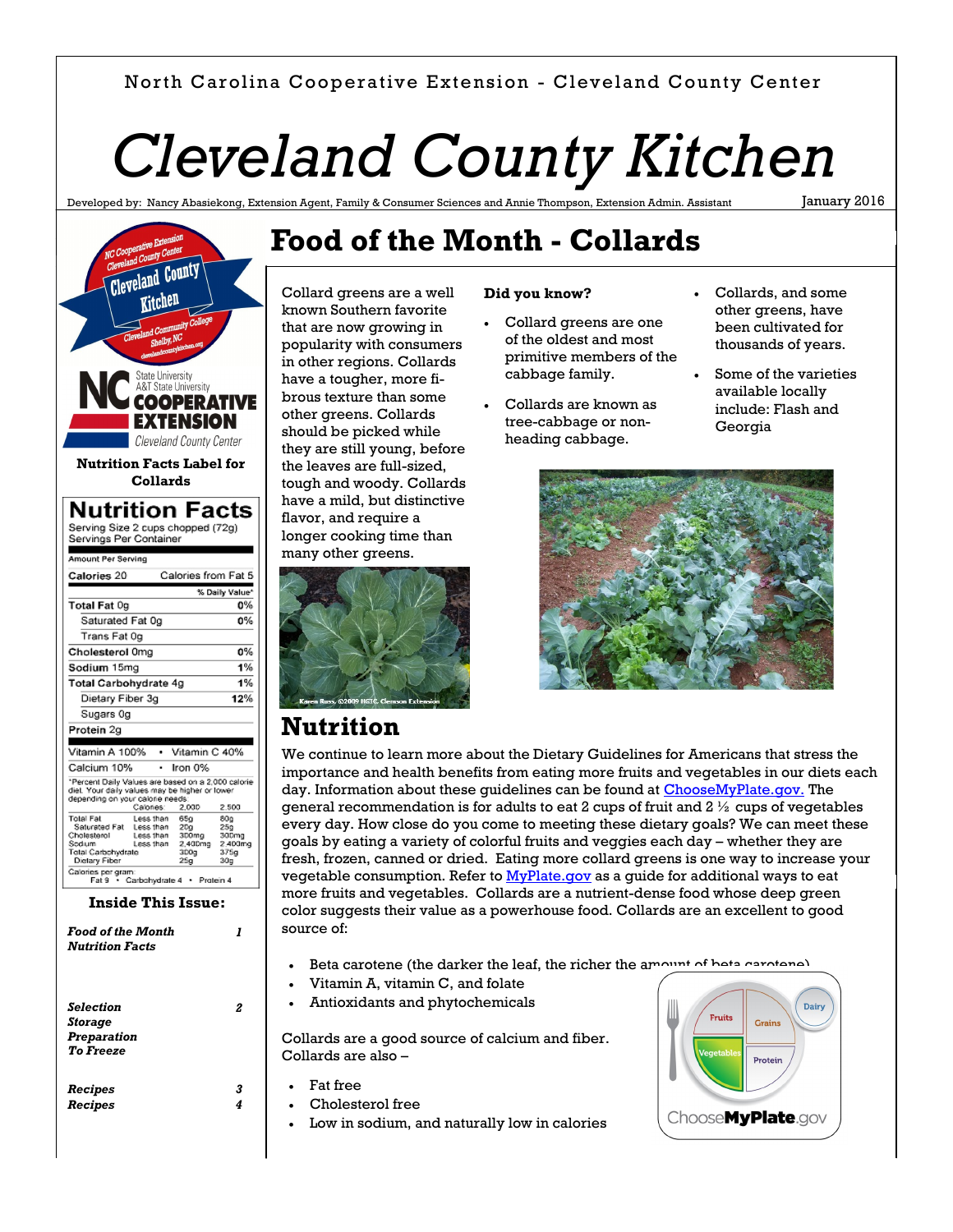Developed by: Nancy Abasiekong, Extension Agent, Family & Consumer Sciences and Annie Thompson, Extension Admin. Assistant January 2016

### **Selection**

When picking your own fresh collard greens from the garden, pick leaves from the bottom of the stalk, leaving the stalk in place to continue producing more greens into stems because this will result in more waste. the fall and winter. Pick clusters of tender leaves before they get too large or tough.

When selecting collards at the market, select greens that have dark green leaves that are broad and flat. The leaves should look fresh and have stems that are not too tough.

Avoid collards that are yellowed, wilted, dried, show signs of insect damage or injury. Also avoid collards with coarse



### **Storage**

Store unwashed collards in plastic bags in the crisper or in the coldest part of the refrigerator. Use collards within 4-5 days of purchase.

### **Preparation**

When ready to prepare, wash collards thoroughly in several changes of lukewarm water in a large bowl or sink. Swish greens in water and lift them out, instead of draining – so grit that settles to the bottom of the bowl can be poured off. Wash/rinse with several changes of clean lukewarm water.

Strip or cut leaves away from tough center stem and large veins. Stack leaves and cut into smaller pieces for cooking. Remember that greens wilt and cook-down when heated. They will cook-down to about  $\frac{1}{2}$  to  $\frac{3}{4}$  of their original volume.

\*Collards are best eaten fresh. They can be prepared in a variety of ways. The cooking time will vary from 20 minutes to one hour or more, depending on the maturity and toughness of the leaves and your preference.

\*\*To cook greens before adding to a recipe, steam collards in a covered pot using only the water clinging to the leaves or approximately  $\frac{1}{4}$  cup water, if necessary. Cook only until wilted.

Save cooking liquid from greens, known as "pot likker" in some regions of the south, to use in soups, etc. Greens cooking liquid can also be frozen.

**To Cook:** Add washed collards to a medium-large saucepan with ¼ inch of water in the bottom of the pan. Add salt, if desired, using  $\frac{1}{2}$  teaspoon salt per pound of collards. Bring the water to a boil. Cover and cook until tender. 20 - 45 minutes, depending on tenderness of greens.

Use regular or flavored vinegars to enhance the distinctive taste of collards. Other flavor enhancers include onions, garlic, sun dried tomatoes and crushed red peppers.

### **To Freeze**

Freezing is the best way to preserve collards. Like most vegetables, collards must be blanched before freezing. Always start with the freshest product possible. When estimating amounts, use about a handful per serving. Wash and cut into pieces, as desired. Blanch washed, trimmed greens in a large covered pot of boiling water for 3-4 minutes (start timing immediately after greens are dropped into boiling water).

Remove collards and immediately place in bowl of ice water. Remove collards and drain thoroughly. Pack cold collards in freezer bags or containers (removing as much air as possible, to prevent freezer burn). Seal, label and freeze up to one year at 0 degrees F.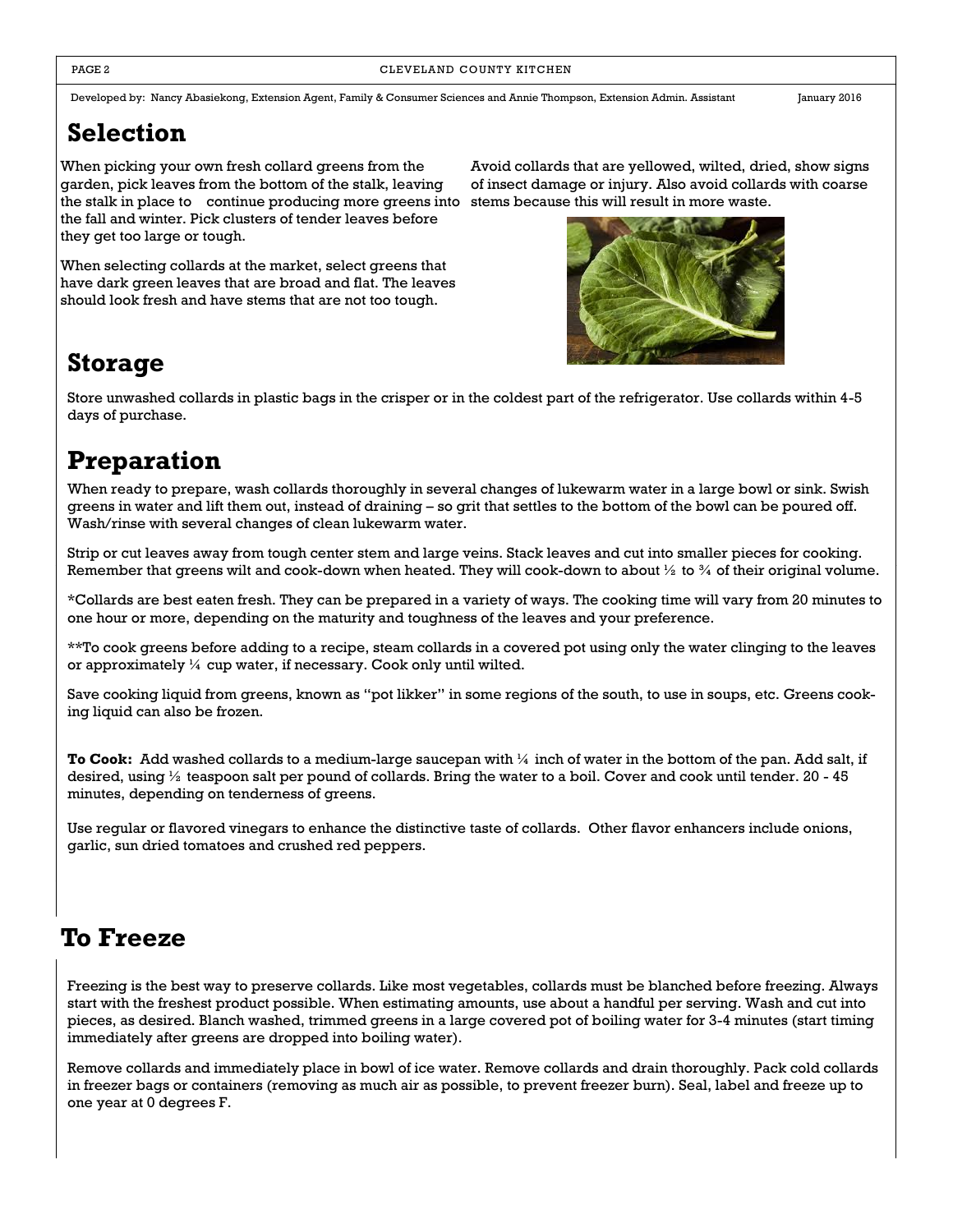#### CLEVELAND COUNTY KITCHEN **EXECUTE A RESISTENT COUNTY KITCHEN**

Developed by: Nancy Abasiekong, Extension Agent, Family & Consumer Sciences and Annie Thompson, Extension Administrative Assistant January 2016

#### **Scrumptious Collard Greens**

- 4 pounds collard greens
- 2 Tablespoons Olive Oil
- 3 large garlic cloves, thinly sliced
- 1 cup chicken broth
- 1 Tablespoon cider vinegar
- 1 teaspoon salt
- 1 teaspoon sugar
- 1/2 teaspoon crushed red pepper

Rinse greens well. Remove stems from leaves. Cut leaves into 2" pieces.

In 8 quart saucepot, heat oil over MEDIUM heat until hot.

Add garlic and cook 30 seconds or until golden, stirring constantly.

Add as many collard leaves as possible, broth, vinegar, salt, sugar, and crushed red pepper, stirring to wilt greens. Add remaining greens in batches.

Cover saucepot and cook greens 45 minutes or until very tender and most of liquid evaporates, stirring occasionally. Each serving provides: an excellent source of vitamin A, vitamin C, folate and a good source of calcium and fiber. Source: Fruits & Veggies More Matters - Accessed January 2016 - http://www.fruitsandveggiesmorematters.org/

#### **Collard Greens with Whole Wheat Pasta**

3 Tbs. nuts, toasted (pine nuts, walnuts or pecans) Olive oil 1/2 large onion, halved/sliced 2 small cloves garlic, minced Pinch red pepper flakes salt and black pepper, to taste 1 ounce Parmesan cheese, optional

8oz. Fresh collard greens (about 10 large leaves) 1/3 or more package whole wheat thin spaghetti

Cook whole wheat thin spaghetti pasta according to directions. Drain quickly, reserving some of cooking water, set aside.

Cut out the center rib of each collard green. Stack a few greens at a time and roll them up. Slice across the roll to make thin strips (1/8" to 1/4"). Cut through strips so strands are not too long.

Heat a heavy-bottomed 12" skillet over medium heat and toast nuts until they start to turn golden and fragrant. Remove them from skillet; set aside.

Return skillet to medium heat with one tablespoon of olive oil, add onion & sauté until softened, sprinkle in a pinch of red pepper flakes and garlic and stir. Once the oil is hot, add collard greens. Sprinkle the greens with salt. Stirring often (try not to let them clump), sauté the greens for about three minutes or until tender.

Remove pan from heat. Add pasta to collards and toss with another drizzle of olive oil; add pasta water, if necessary. Serve collards & pasta topped with toasted nuts and Parmesan cheese shavings. Yield: 2 servings

#### **Basic Steamed Collards**

3 cups collards, washed and cut salt and pepper (to taste, optional)

Directions

- 1. Wash and cut 5 large collard leaves removing the thick stems.
- 2. Place greens in a pot with about 1 inch of water, cover with a lid, and bring to a boil.
- 3. After water boils, reduce to low heat and steam for about 3-5 minutes, or to desired tenderness.
- 4. Add salt and pepper, to taste.

NC Cooperative Extension **January 2016** Cleveland County Center 130 South Post Road, Suite 1 Shelby, NC 28090 704-482-4365 cleveland.ces.ncsu.edu



Developed by: Nancy Abasiekong, Extension Agent, Family & Consumer Sciences and Annie Thompson, Extension Administrative Assistant